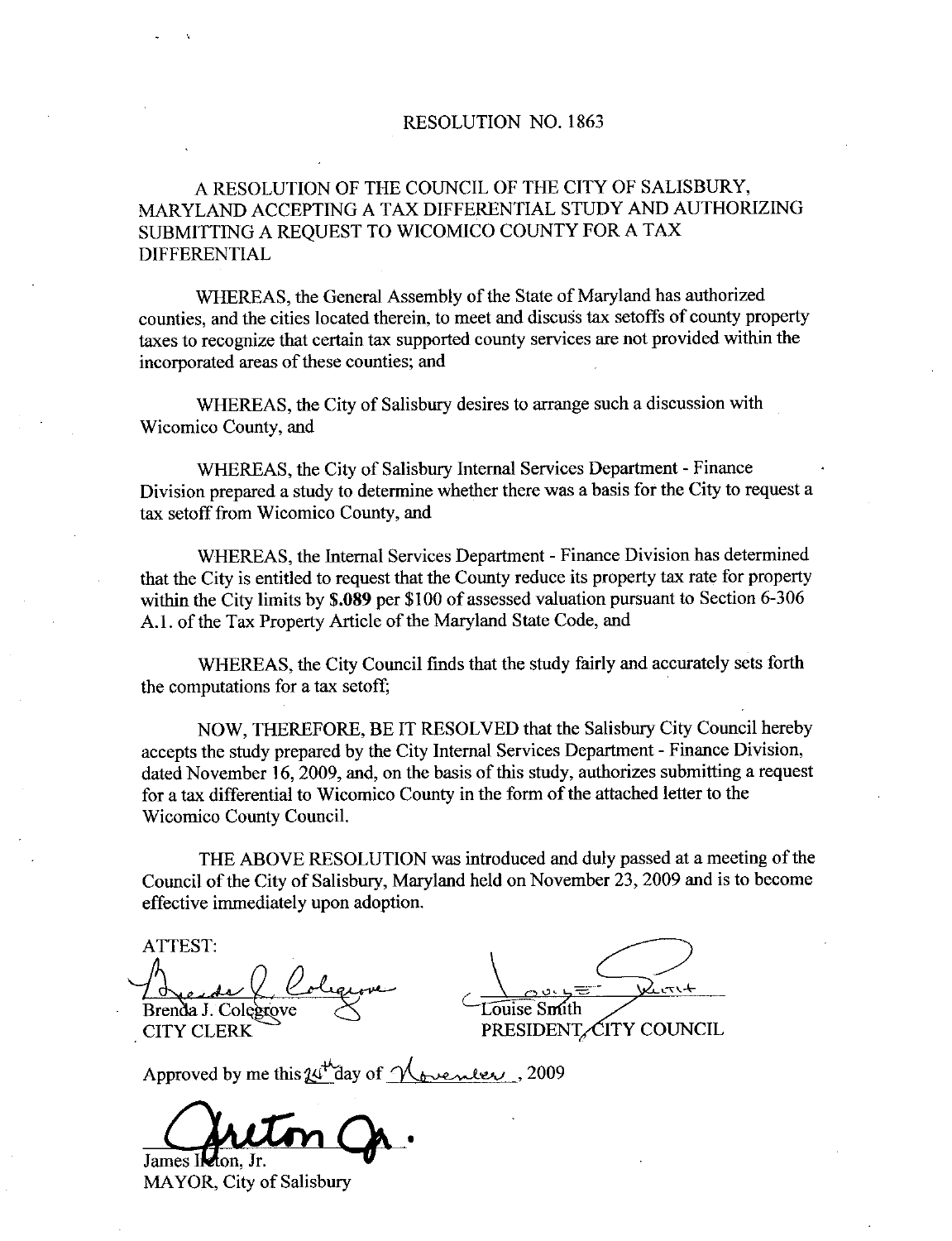## 11/17/2009 **City of Salisbury** Tax Differential Study, Page City of Salisbury<br>x Differential Study, Page<br>Setoff Effective 7/1/2009

| <b>Description</b>                                          |    |                    |               | <b>Non-City</b>       | City                                 |                       |  |  |
|-------------------------------------------------------------|----|--------------------|---------------|-----------------------|--------------------------------------|-----------------------|--|--|
|                                                             |    | <b>Actual Cost</b> |               | <b>Taxpayer Share</b> |                                      | <b>Taxpayer Share</b> |  |  |
| <b>Fire Department</b>                                      |    |                    |               |                       |                                      |                       |  |  |
| <b>City of Salisbury contributions</b>                      |    |                    |               |                       |                                      |                       |  |  |
| <b>Fire Department</b>                                      | \$ | 576,000            | \$            | 478,487               | \$                                   | 97,513                |  |  |
| Ambulance                                                   | \$ | 112,000            | \$            | 93,039                | \$                                   | 18,961                |  |  |
| <b>Hazardous Material Emergency</b>                         | \$ |                    | \$            |                       | $\overline{\mathbf{r}}$              |                       |  |  |
| <b>Volunteer Companies</b>                                  |    |                    |               |                       |                                      |                       |  |  |
| <b>Fire Department</b>                                      | \$ | 1,568,000          | \$            | 1,302,548             | \$                                   | 265,452               |  |  |
| Ambulance                                                   | \$ | 1,574,571          | \$            | 1,308,007             | \$                                   | 266,564               |  |  |
| <b>Workers Comp Insurance</b>                               | \$ | 159,118            | \$            | 132,180               | \$                                   | 26,938                |  |  |
| <b>Miscellaneous</b>                                        | \$ | 9,296              | \$            | 7,722                 | \$                                   | 1,574                 |  |  |
| Hepatitis vaccine                                           | \$ |                    | \$            |                       | \$                                   |                       |  |  |
| <b>Total</b>                                                | \$ | 3,998,985          | \$            | 3,321,985             | \$                                   | 677,000               |  |  |
|                                                             |    |                    |               |                       |                                      |                       |  |  |
| <b>Sheriff Department</b>                                   |    |                    |               |                       |                                      |                       |  |  |
| Sheriff - Salary                                            | \$ | 119,512            | \$            | 99,279                | $\boldsymbol{\mathsf{S}}$            | 20,233                |  |  |
| <b>Salaries</b>                                             | \$ | 6,212,568          | \$            | 5,160,823             | \$                                   | 1,051,745             |  |  |
| <b>Less: Sheriff's Fees</b>                                 | \$ | (607, 206)         | \$            | (504,410)             | \$                                   | (102, 796)            |  |  |
| <b>Less State Grants</b>                                    | \$ | (403, 627)         | \$            | (335,296)             | \$                                   | (68, 331)             |  |  |
| Less Board of Education Grant                               | \$ | (473, 177)         | \$            | (393, 071)            | \$                                   | (80, 106)             |  |  |
| Operating                                                   | \$ | 788,568            | \$            | 655,069               | $\mathbf{\$}$                        | 133,499               |  |  |
| Special Investigation                                       | \$ |                    | \$            |                       | \$                                   |                       |  |  |
| <b>Capital Outlay</b>                                       | \$ | 487,716            | \$            | 405,149               | $\overline{\boldsymbol{\mathsf{S}}}$ | 82,567                |  |  |
| Total                                                       | \$ | 6,124,354          | \$            | 5,087,543             | $\mathbf{\hat{S}}$                   | 1,036,811             |  |  |
| Net Law Enforcement @ 75%                                   | \$ | 4,593,266          | \$            | 3,815,658             | \$                                   | 777,608               |  |  |
|                                                             |    |                    |               |                       |                                      |                       |  |  |
| <b>Protection of Animals</b>                                |    |                    |               |                       |                                      |                       |  |  |
| Dog Control                                                 | \$ | 304,628            | \$            | 253,057               | $\boldsymbol{\mathfrak{s}}$          | 51,571                |  |  |
| <b>Less Animal Licenses</b>                                 | Ф  | (1,075)            | $\frac{1}{2}$ | (893)                 | $\overline{\mathcal{L}}$             | (182)                 |  |  |
| <b>Humane Society</b><br>Total                              | \$ | 303,553            | \$            | 252,164               | \$                                   | 51,389                |  |  |
|                                                             |    |                    |               |                       |                                      |                       |  |  |
| <b>Public Safety Building - Facility Expenditures</b>       | \$ |                    | \$            |                       | \$                                   |                       |  |  |
|                                                             |    |                    |               |                       |                                      |                       |  |  |
| <b>Public Safety Total</b>                                  | \$ | 8,895,804          | \$            | 7,389,806             | \$                                   | 1,505,998             |  |  |
| Source: Wicomico County FY2008 Audited Financial Statements |    |                    |               |                       |                                      |                       |  |  |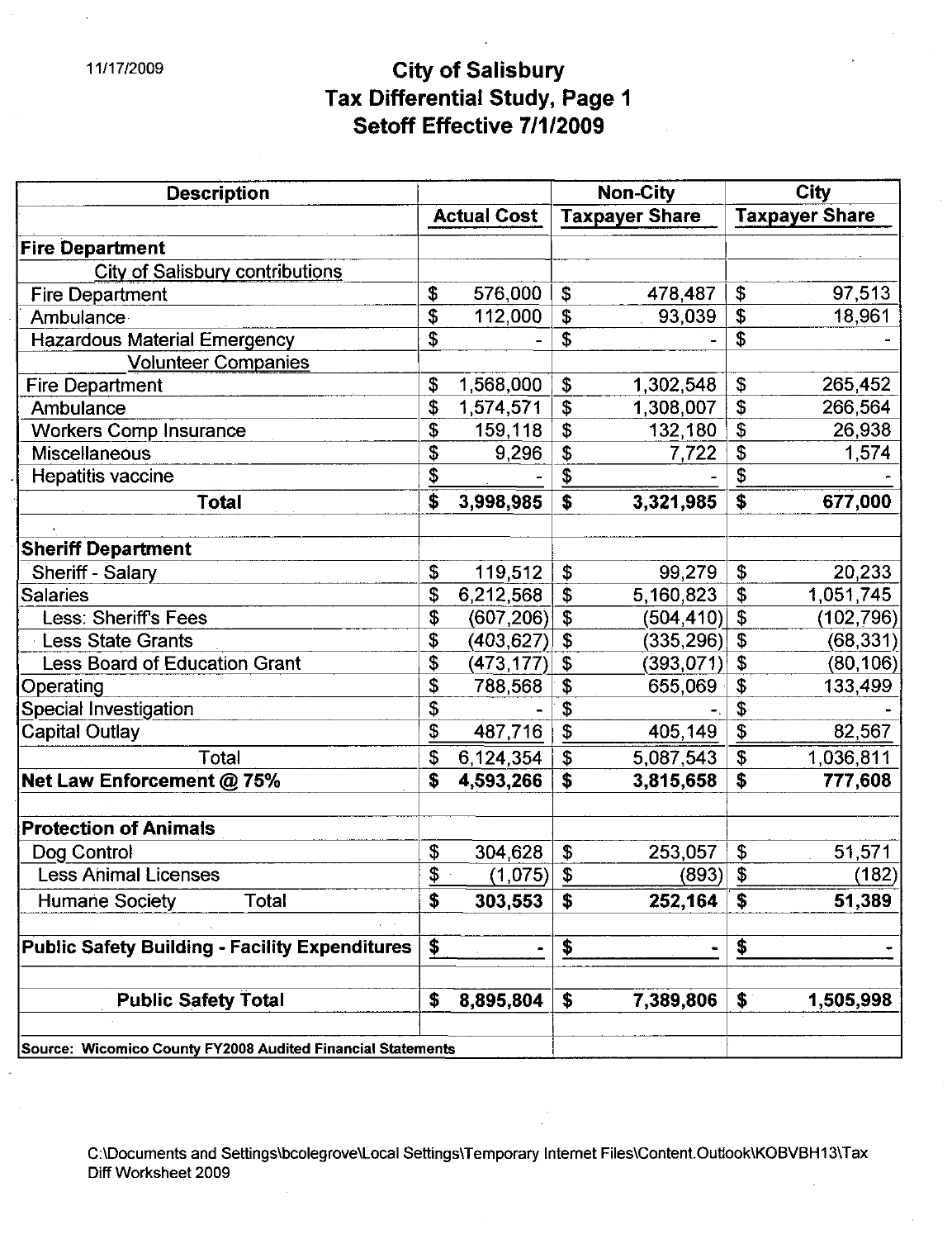### 11/17/2009 **City of Salisbury** Tax Differential Study, Page 2 Setoff Effective 7/1/2009

| <b>Description</b>                                          |    |                     |              | <b>Non-City</b>       |                           | City        |  |  |
|-------------------------------------------------------------|----|---------------------|--------------|-----------------------|---------------------------|-------------|--|--|
|                                                             |    | <b>Actual Cost</b>  |              | <b>Taxpayer Share</b> | <b>Taxpayer Share</b>     |             |  |  |
| <b>Recreation and Culture</b>                               |    |                     |              |                       |                           |             |  |  |
| <b>Department of Recreation and Parks</b>                   |    |                     |              |                       |                           |             |  |  |
| Salaries                                                    |    |                     |              |                       |                           |             |  |  |
| Salaries- overtime and part-time                            | \$ | 1,331,757           | \$           | 1,106,300             | \$                        | 225,457     |  |  |
| <b>Less Recreation and Parks Revenue</b>                    | \$ | (44, 973)           | \$           | (37, 359)             | $\boldsymbol{\mathsf{s}}$ | (7,614)     |  |  |
| Operating                                                   | \$ | 460,410             | $\mathbf{s}$ | 382,466               | $\mathbf S$               | 77,944      |  |  |
| <b>Capital Outlay</b>                                       | \$ | 59,246              | \$           | 49,216                | \$                        | 10,030      |  |  |
| <b>Total Department of Recreation and Parks</b>             | \$ | 1,806,440           | \$           | 1,500,622             |                           | 305,818     |  |  |
| <b>Total - Public Safety and Recreation</b>                 |    |                     |              |                       |                           |             |  |  |
| and Culture                                                 | S  | 10,702,244          | \$           | 8,890,428             | \$                        | 1,811,816   |  |  |
| Overhead at \$250,000                                       | \$ | 250,000             | \$           | 207,677               | \$                        | 42,323      |  |  |
| <b>Grand Total - Duplicate Services</b>                     | \$ | 10,952,244          | \$           | 9,098,105             | \$                        | 1,854,139   |  |  |
|                                                             |    |                     |              |                       |                           |             |  |  |
|                                                             |    |                     |              |                       |                           |             |  |  |
| Source: Wicomico County FY2008 Audited Financial Statements |    |                     |              |                       |                           |             |  |  |
|                                                             |    |                     |              |                       |                           |             |  |  |
|                                                             |    |                     |              |                       |                           |             |  |  |
|                                                             |    |                     |              |                       | \$                        | 1,854,139   |  |  |
|                                                             |    | percentage of total |              |                       |                           | 0.169293065 |  |  |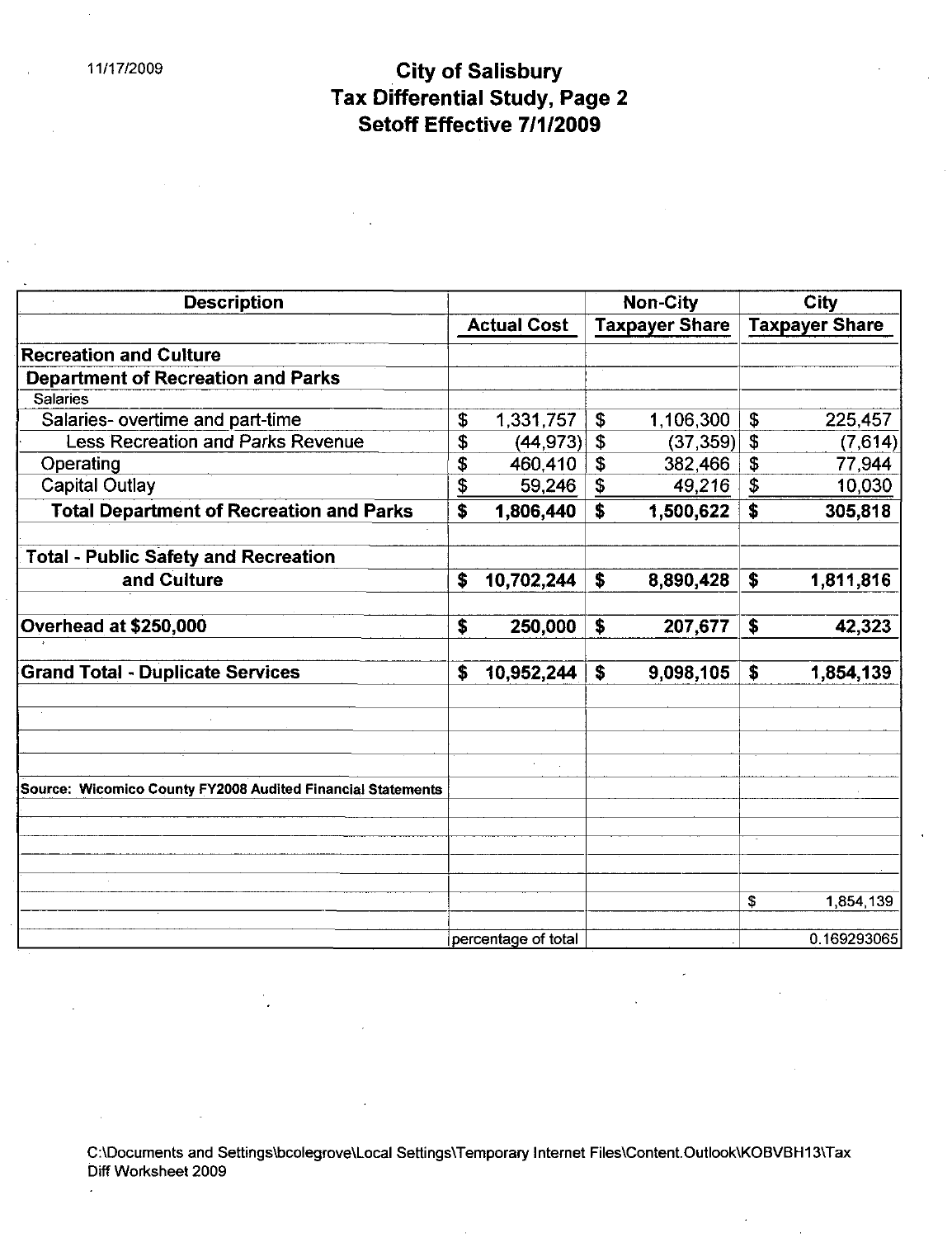## City of Salisbury<br>Tax Differential Study, Page 3<br>Setoff Effective 7/1/2009

| <b>TOTAL REVENUE</b>                                        |    |                                          | \$.          | 122,648.402    |        |                                                                            |     |              |      |                                                                          |       |                 |        |
|-------------------------------------------------------------|----|------------------------------------------|--------------|----------------|--------|----------------------------------------------------------------------------|-----|--------------|------|--------------------------------------------------------------------------|-------|-----------------|--------|
|                                                             |    |                                          |              |                |        |                                                                            |     |              |      |                                                                          |       |                 |        |
| LESS:                                                       |    |                                          |              |                |        |                                                                            |     |              |      |                                                                          |       |                 |        |
| Intergovernmental - program specific revenue                | \$ | (1,004,470)                              |              |                |        |                                                                            |     |              |      |                                                                          |       |                 |        |
|                                                             |    |                                          |              |                |        |                                                                            |     |              |      |                                                                          |       |                 |        |
| Service Charges and Fees                                    | \$ | (6,058,611)                              |              |                |        |                                                                            |     |              |      |                                                                          |       |                 |        |
|                                                             |    |                                          |              |                |        |                                                                            |     |              |      |                                                                          |       |                 |        |
| <b>TOTAL DEDUCTIONS</b>                                     | \$ | $(7,063,081)$ \$                         |              | (7,063,081)    |        |                                                                            |     |              |      |                                                                          |       |                 |        |
|                                                             |    |                                          |              |                |        |                                                                            |     |              |      |                                                                          |       |                 |        |
|                                                             |    |                                          |              |                |        |                                                                            |     |              |      |                                                                          |       |                 |        |
| <b>BASE REVENUE</b>                                         |    |                                          | \$.          | 115,585.321    |        |                                                                            |     |              |      |                                                                          |       |                 |        |
|                                                             |    |                                          |              |                |        |                                                                            |     |              |      |                                                                          |       |                 |        |
| <b>PROPERTY TAX REVENUE</b>                                 |    |                                          | -51          | 59,220,846     |        |                                                                            |     |              |      |                                                                          |       |                 |        |
|                                                             |    |                                          |              |                |        |                                                                            |     |              |      |                                                                          |       |                 |        |
| PERCENTAGE OF PROPERTY TAX TO BASE REVENUE                  |    |                                          |              | 51.2%          |        |                                                                            |     |              |      |                                                                          |       |                 |        |
| GRAND TOTAL -PUBLIC SAFETY, PUBLIC WORKS, RECREATION        |    |                                          |              |                |        |                                                                            |     |              |      |                                                                          |       |                 |        |
| AND CULTURE PARALLEL SERVICES                               |    |                                          | $\bullet$    | 10,952,244     |        |                                                                            |     |              |      |                                                                          |       |                 |        |
|                                                             |    |                                          |              |                |        |                                                                            |     |              |      |                                                                          |       |                 |        |
| PORTION OF PARALLEL SERVICES ATTRIBUTABLE TO PROPERTY TAX   |    |                                          | \$           | 5,611.449      |        |                                                                            |     |              |      |                                                                          |       |                 |        |
| <b>COUNTY ASSESSABLE BASE FY 2008 IN HUNDREDS</b>           |    |                                          | \$           | 62,943.384     |        |                                                                            |     |              |      |                                                                          |       |                 |        |
|                                                             |    |                                          |              |                |        |                                                                            |     |              |      |                                                                          |       |                 |        |
| COUNTY TAX RATE REDUCTION IN SALISBURY                      |    |                                          | $\mathbf{s}$ | 0.089          |        |                                                                            |     |              |      |                                                                          |       |                 |        |
|                                                             |    |                                          |              |                |        |                                                                            |     |              |      |                                                                          |       |                 |        |
| CITY ASSESSABLE BASE FOR FY 2008 IN HUNDREDS                |    |                                          | \$           | 20,797,797     |        |                                                                            |     |              |      |                                                                          |       |                 |        |
| COUNTY TAX RATE REDUCTION IN SALISBURY (REBATE)             |    |                                          | s            | 1,854,139      |        |                                                                            |     |              |      |                                                                          |       |                 |        |
|                                                             |    |                                          |              |                |        |                                                                            |     |              |      |                                                                          |       |                 |        |
|                                                             |    | <b>Real Estate</b>                       |              | Personal Prop. |        |                                                                            |     |              |      |                                                                          |       |                 |        |
|                                                             |    |                                          |              |                |        |                                                                            |     |              |      |                                                                          |       |                 |        |
| County Tax Rate for Taxpayers before Differential           | \$ | $0.881$   \$                             |              | 2.203          |        |                                                                            |     |              |      |                                                                          |       |                 |        |
| <b>New Tax Rate for City Taxpayers</b>                      | s  | $0.792$   \$                             |              | 2.114          |        |                                                                            |     |              |      |                                                                          |       |                 |        |
|                                                             |    |                                          |              |                |        |                                                                            |     |              |      |                                                                          |       |                 |        |
| New Tax Rate for Non-City Taxpayers                         | \$ | $0.920$   \$                             |              | 2.385          |        |                                                                            |     |              |      |                                                                          |       |                 |        |
|                                                             |    |                                          |              |                |        |                                                                            |     |              |      |                                                                          |       |                 |        |
| Source: Wicomico County FY2008 Audited Financial Statements |    |                                          |              |                |        |                                                                            |     |              |      |                                                                          |       |                 |        |
|                                                             |    |                                          |              |                |        |                                                                            |     |              |      |                                                                          |       |                 |        |
|                                                             |    |                                          |              |                |        |                                                                            |     |              |      |                                                                          |       |                 |        |
|                                                             |    | real                                     |              | revenue        |        | pers/obc/rr                                                                |     | revenue      |      | total assess d val                                                       |       | revenue         | ℅      |
| without differential                                        |    |                                          |              |                |        |                                                                            |     |              |      |                                                                          |       |                 |        |
| county                                                      |    | $$5,850,988,760$ $$51,547,211$ \$        |              |                |        |                                                                            |     |              |      | $443,349,618$   \$ $9,766,992$   \$ 6,294 338,378   \$ 61 314,203        |       |                 |        |
| city                                                        |    | $$1,782,450,011$ $$15,703,385$ $$$       |              |                |        | $297,329,670$   \$6,550,173   \$                                           |     |              |      | 2,079 779,681 \$ 22,253,557                                              |       |                 | 36.29% |
| Non-city                                                    |    | $$4.068,538,749 \mid $35.843,826 \mid $$ |              |                |        |                                                                            |     |              |      | $146,019,948$   \$ 3,216,819   \$ 4,214,558,697   \$ 39,060,646   63.71% |       |                 |        |
|                                                             |    |                                          |              |                |        |                                                                            |     |              |      |                                                                          |       |                 |        |
| with differential                                           |    |                                          |              |                |        |                                                                            |     |              |      |                                                                          |       |                 |        |
| county                                                      |    |                                          |              |                |        | $$5,850,988,760 \mid $51,547,211 \mid $443,349,618 \mid $9,766,992 \mid $$ |     |              |      | 6,294,338,378   \$ 61,314,203                                            |       |                 |        |
| city                                                        |    | $$1,782,450,011$ $$14,114,317$ $$$       |              |                |        | $297,329,670$   \$6,285,101   \$                                           |     |              |      | 2,079 779 681   \$20 399 418   33 27%                                    |       |                 |        |
| Non-city                                                    |    | $$4,068,538,749 \mid $37,432,894 \mid $$ |              |                |        |                                                                            |     |              |      | $146,019,948$   \$ 3,481,891   \$ 4,214,558,697   \$ 40,914,785   66.73% |       |                 |        |
|                                                             |    |                                          |              |                |        |                                                                            |     |              |      |                                                                          |       |                 |        |
|                                                             |    |                                          |              |                |        |                                                                            |     |              |      |                                                                          |       |                 |        |
| Difference                                                  |    |                                          |              |                |        |                                                                            |     |              |      |                                                                          |       |                 |        |
| county                                                      | \$ |                                          | $-1$ \$      |                | $-1$ S |                                                                            | -18 |              | -1\$ |                                                                          | $-13$ |                 |        |
| city                                                        | \$ |                                          | $-1$ \$      | 1 589,067 \$   |        | $\sim$ 1                                                                   | S.  | $265.072$ \$ |      |                                                                          |       | $-15$ 1.854,139 |        |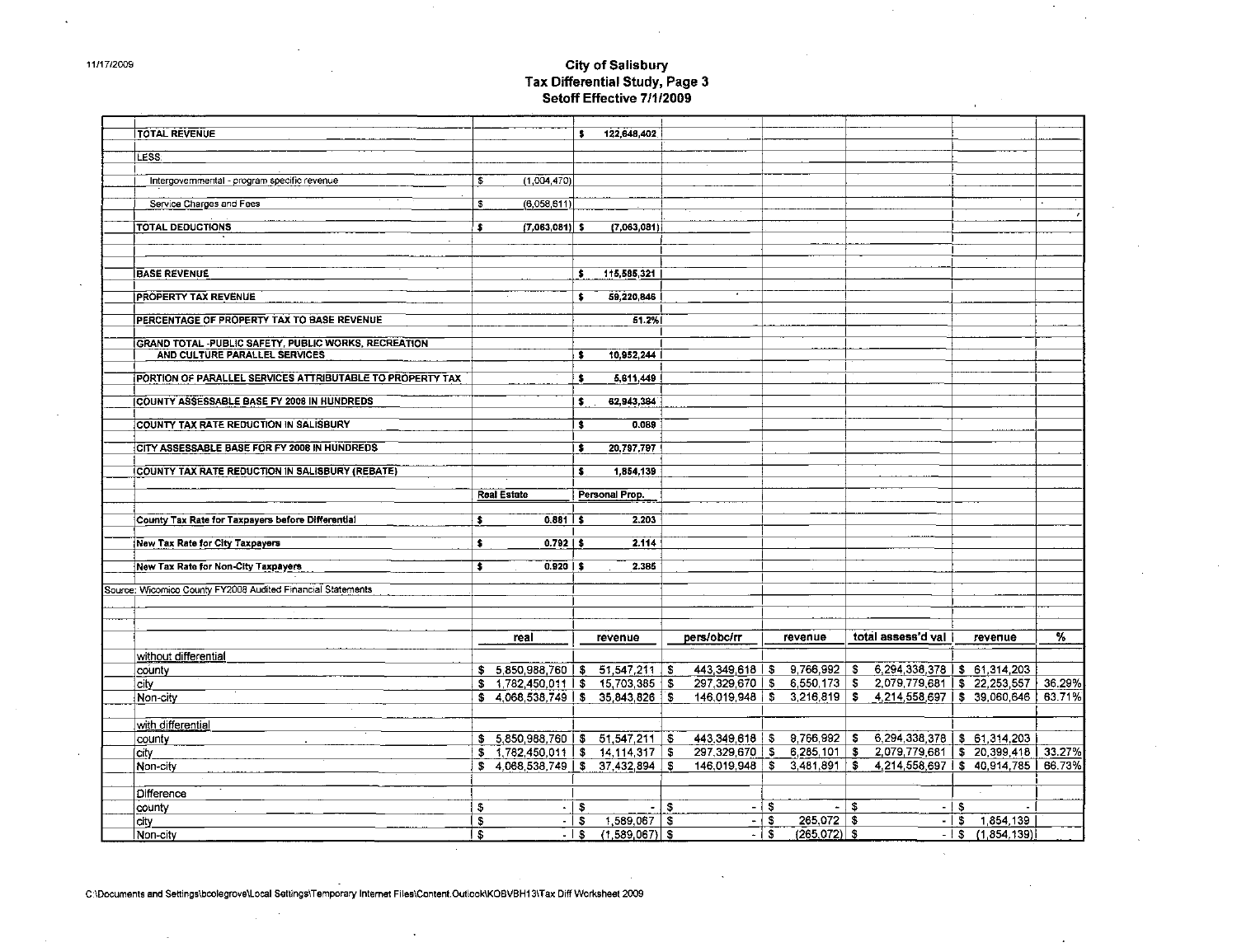November 24, 2009

Honorable Richard M. Pollitt, Jr., Wicomico County Executive and Honorable Members of The Wicomico County Council<br>P.O. Box 870 Honorable Richard M. Pollitt<br>County Executive and Honor<br>The Wicomico County County<br>P.O. Box 870<br>Salisbury, MD 21803-0870<br>Dear County Executive Pollit

Dear County Executive Pollitt and Members of the County Council:

Under the authority of Section 6-306 of the Tax  $-$  Property Article of the Maryland State Code, please be advised that the City of Salisbury proposes that it be granted a property tax setoff by Wicomico County for the fiscal year beginning July 1, 2010. The desired level of such Under the authority of Section 6-306 of the Tax – Property Article of the Maryland St.<br>Code, please be advised that the City of Salisbury proposes that it be granted a property tax<br>setoff by Wicomico County for the fiscal following parallel services: fire, police, animal control, and recreation and culture.

In support of this request, the City submits the following:

1 A description of the scope and nature of the services or programs provided by the City in lieu of similar services or programs provided by the County.

- A) Fire  $-$  The Salisbury Fire Department provides residents in the City of Salisbury with 24 hour protection and emergency services. The Salisbury Fire Department has 66 career and 120 volunteer firefighters. The City of Salisbury Fire Department also provides fire protection outside the City to the Fire District (48 miles). A portion of the cost of providing fire protection outside the City is offset by contributions from Wicomico County under an existing agreement
- B) Police The Salisbury Police Department is a full-service, accredited law<br>enforcement accreation which provides an urban laval of police protection to Police – The Salisbury Police Department is a full-service, accredited law<br>enforcement agency, which provides an urban-level of police protection to the area located within the Salisbury city limits. In addition, to the basic patrol function, the Salisbury Police Department also provides a number of special services, including bike patrols, foot patrols, tactical unit, negotiators, and<br>victim-witness assistance. With the exception of back-up assistance, the<br>Salisbury Police Department bardles all calls for police service with Salisbury Police Department handles all calls for police service within the City limits

The Wicomico County Sheriff's Department provides law enforcement services to the unincorporated portions of the County. Since these services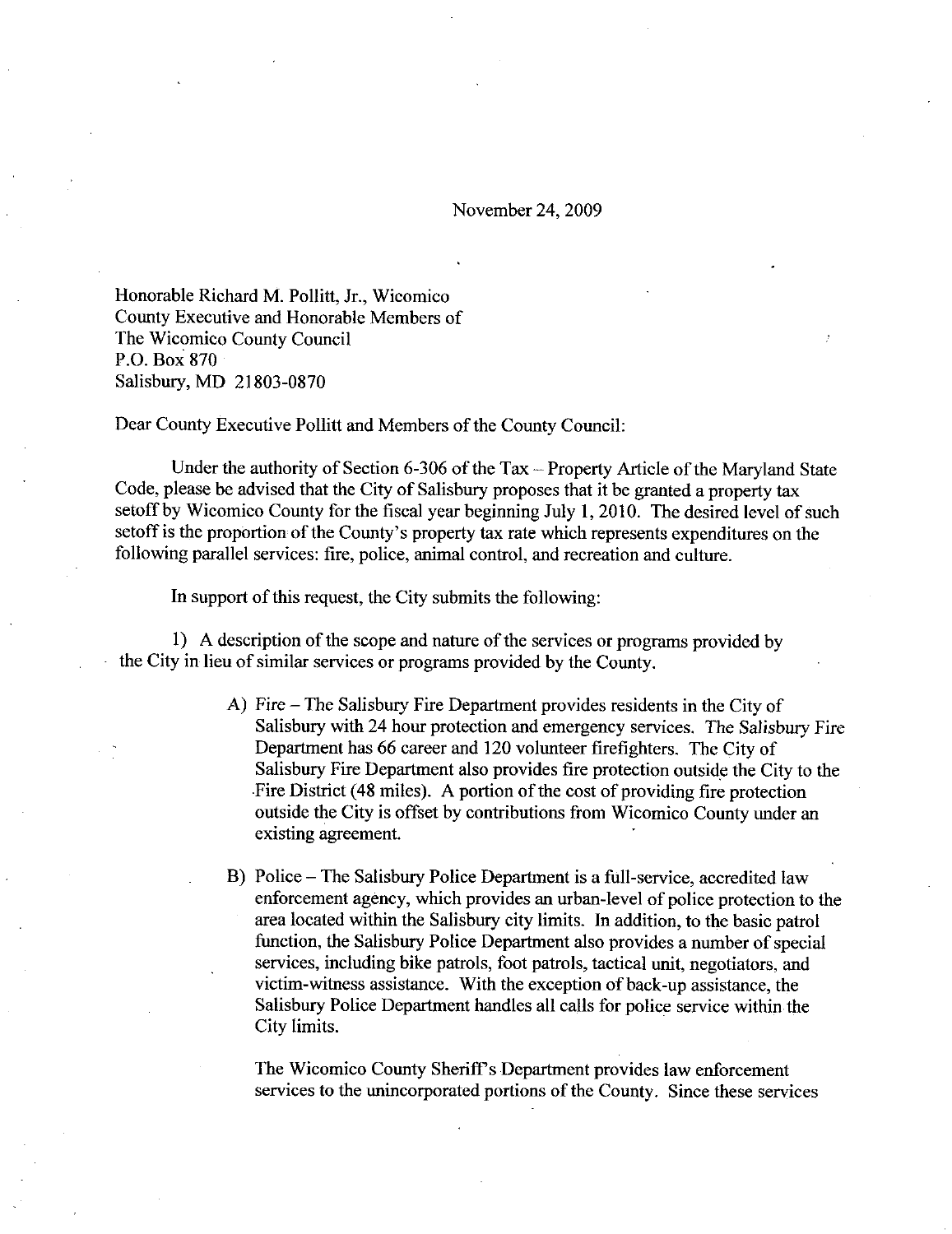are not provided to the area located within the City limits, City taxpayers do not receive a benefit from these expenditures, but do pay a portion of the costs through their County tax bill. In addition to law enforcement the Sheriff's Department provides constitutionally mandated services such as court security, and legal document service, which benefit all County residents. A study prepared by the Institute for Government Services and previously forwarded to the County determined that 25% of the cost of the Sheriff's Department was attributable to these duties. A subsequent work session between the City and County should develop an allocation percentage; until then we have assumed the 25% allocation used in prior years.

- C) Animal Control The Salisbury Police Department provides animal control services to the area located within the Salisbury city limits. The Wicomico County Humane Society provides animal control services to the unincorporated areas of the County, under an agreement with the County. Since these services are not provided within the City limits, City taxpayers pay a portion of these costs but receive no benefit.
- D) Recreation and Culture The Salisbury Department of Public Works maintains a system of City owned parks, some of which are used by the Wicomico County Department of Parks and Recreation to provide recreational programming. The Wicomico County Department of Parks and Recreation provides parks maintenance services to county owned parks throughout the unincorporated areas of the county. Recreation and Culture is another area of duplication of services.

2 Financial records and other documentation regarding municipal revenues and expenditwes

> In prior years, the City provided a copy of a report titled Property Tax Setoffs for the City of Salisbury, Maryland, which had been prepared for the City by the Institute For Governmental Service. Since you provided the City with the FY 2008 Wicomico County Financial Statements last year, we have updated our request using your financial report. Enclosed is a Tax Differential Study worksheet, enumerating those costs for the aforementioned parallel services not applicable to the taxpayers of the City of Salisbury. request using your financial report. Enclosed is a Tax Differential Study worksheet, enumerating those costs for the aforementioned parallel services not applicable to the taxpayers of the City of Salisbury.<br>The amount of

> worksheet shows how this proposed setoff was calculated.

We request that the County provide a copy of the FY2009 Wicomico County, Maryland Financial Statements, when they are available.

Ilook forwazd to yow response and the opportunity to discuss this matter with you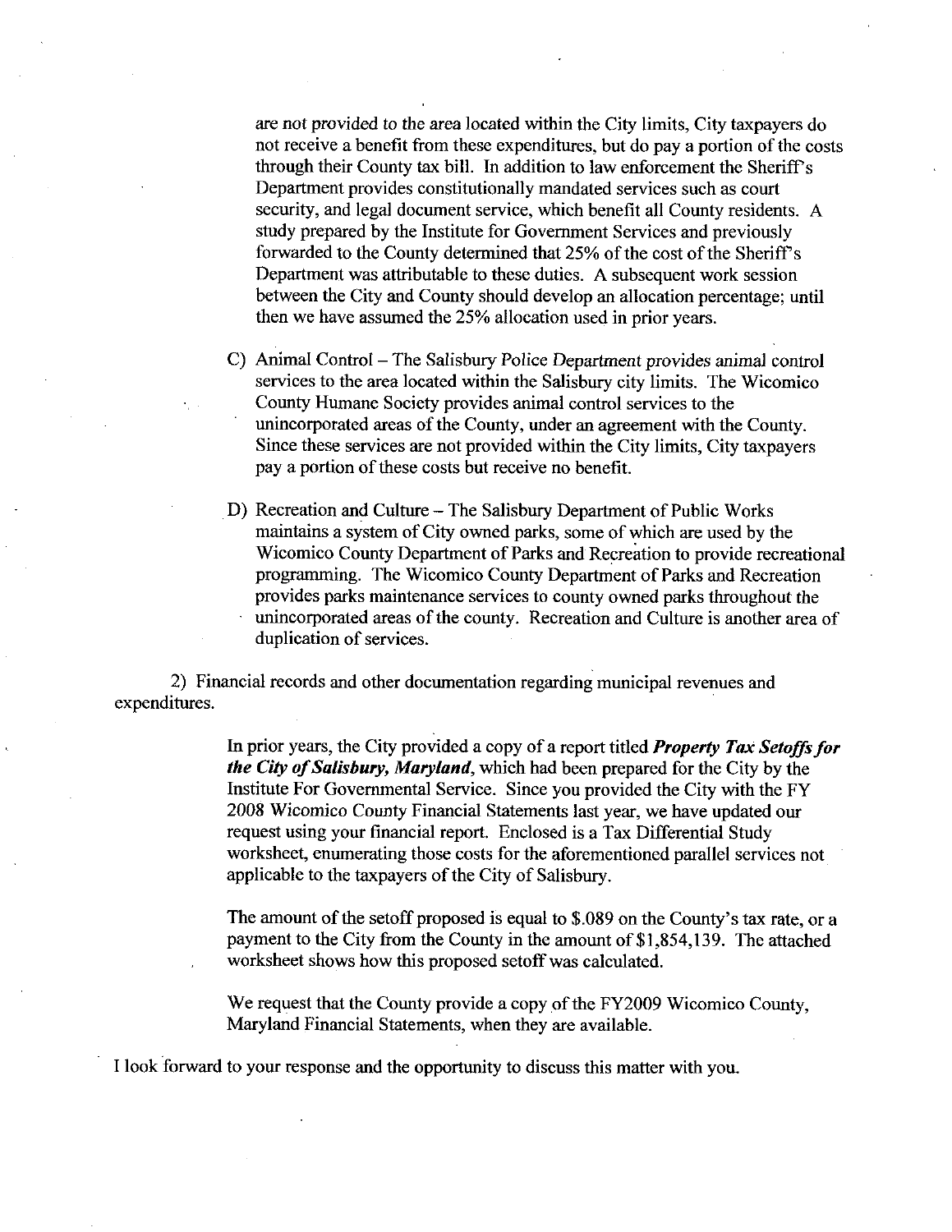Very truly yours

James Ireton, Jr. Mayor, City of Salisbury

cc: City Council Members John R. Pick Pam Oland Paul Wilber